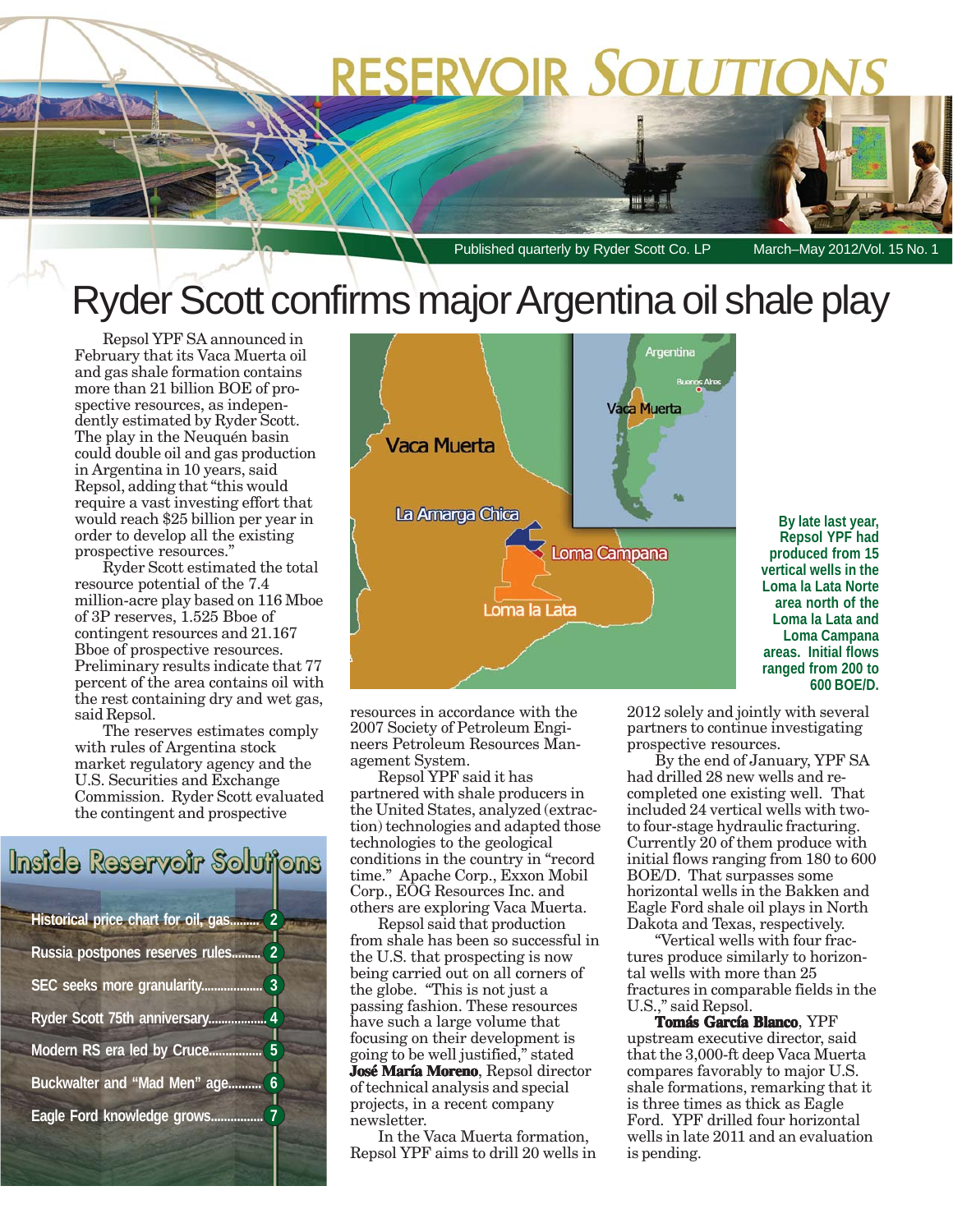

### Russia postpones launch of reserves reporting rules

Russia has postponed this year's planned rollout of a new petroleum reserves classification-and-categorization system to next year. The FGU State Commission on Mineral Reserves (GKZ) said Dec. 29 that the system was not ready for its planned implementation Jan. 1, 2012.

The one-year delay will allow further improvement of the system's evaluation methodologies, stated the GKZ. The country had planned to implement the RF-2005 Russian Federation Classification Scheme of the Russian Ministry of Natural Resources on Jan. 1, 2009 but then postponed it to 2012.

Last year, joint-committee members representing the GKZ and the Society of Petroleum Engineers mapped the RF-2005 standards to the 2007 SPE Petroleum Reserves Management System. However, the GKZ asked that publishing of the mapping be delayed until additional economic criteria could be incorporated into the Russian system.

"We are all a bit confused," said **John Etherington**, one of the experts who participated in the mapping exercise and who served on the SPE Oil and Gas

Reserves Committee (OGRC) from 2004 to 2008. In announcing the delay, GKZ emphasized the importance of the system being developed, which will change "historical practices" in reserves evaluations.

Reportedly, the government considers the RF-2005 guidelines to be outdated, but has not published an updated official version. Three reserves reporting classification systems—each promoted by a group of experts—are competing for GKZ acceptance, according to unconfirmed reports.

The worldwide oil and gas industry considers the SPE-PRMS to be the de-facto international standard for reserves reporting. SPE originally mapped RF-2005 to its older 2000 standards. SPE said that the latest mapping exercise is not expected to change either system.

However, SPE added that if the two systems are aligned, that will help to ensure greater consistency of petroleum reserves and resource estimates.

**Alexander Shandrygin** of Gazpromneft NTC recently became a member of the OGRC as a Russian representative.

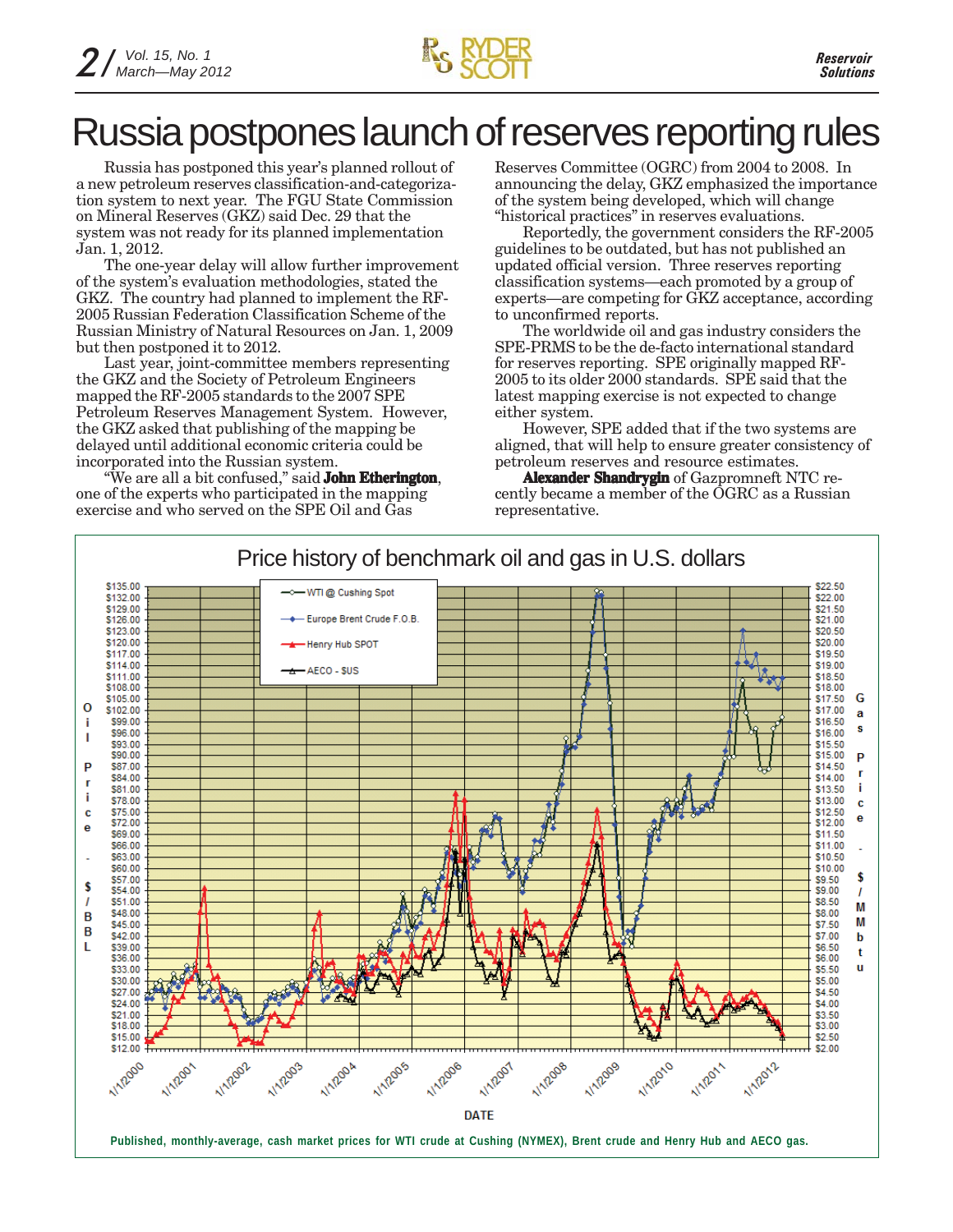### SEC seeks more granularity in reserves reporting



The U.S. Securities and Exchange Commission latest comment letters to oil and gas producers continue to focus on more specificity in reserves disclosures. Addressing the year-end 2010 filings, the SEC wanted to know the type of reliable technology used to justify reserves bookings.

The agency wanted evaluator's qualifications in detail and internal controls used for reserves estimating. The SEC also asked for annual production and costs at the entity level if the field or region contributed to 15 percent or more of the total reserves.

The most granular information requested though was in comment letters worded as follows:

*Please furnish to our petroleum engineer the engineering reports you used as the basis for your June 30, 2011 proved reserve disclosures including:*

*(a) One-line recaps in spread sheet format for each property sorted by field within each proved reserve category including the dates of first booking and estimated first production for your proved undeveloped properties.*

*(b) Total company summary income forecast schedules for each proved reserve category with proved developed segregated into producing and nonproducing properties.*

*(c) Individual income forecasts for all the wells/ locations in the proved developed and proved undeveloped categories*

*(d) Engineering exhibits, e.g., maps, rate/time plots, volumetric calculations, analogy well performance for each of the three largest wells/locations in the proved developed and proved undeveloped catego-* *ries (six entities in all) as well as the AFE for each of the three PUD properties. Please ensure that the decline parameters, EURs and cumulative production figures are presented on the rate/time plots.*

**Don Roesle**, CEO at Ryder Scott, said that the implications of that comment letter are far reaching. He made his remarks during his presentation "SEC Reserves Reporting: Moving Forward with the Insight Gained on Matters of Disclosure and Compliance" at a luncheon three months ago sponsored by the Houston Chapter of the Society of Petroleum Engineers and the American Petroleum Institute.

**H. Roger Schwall**, assistant director in the SEC Division of Corporate Finance, said in late April 2010 that the agency wanted more detailed explanations after reviewing annual filings under the first year of the new regulations. He remarked that areas needing more disclosure involved the use of technology, new and significant bookings, credentials of reserves evaluators, costs of converting proved undeveloped reserves, use of average prices and assigning PUD locations more than one offset from a producing well.

"After the first year of the new regulations, the SEC really wasn't sure exactly what it wanted in terms of additional information," said Roesle. "Now the agency is continuing to expand the scope of inquiry for more information."

Comment letters do not form new regulations but serve as guidance in formulating effective disclosure.

"That limitation has led some to believe this is informal conversation that is non-binding on their disclosures," said Roesle. "However, responding to SEC comment letters is time consuming and costly and to be taken very seriously.

> "After the first year of the new regulations, the SEC really wasn't exactly sure what it wanted in terms of additional information. Now the agency is continuing to expand the scope of inquiry for more information."—Roesle

Less than a year after the year-end 2008 rules changes went into effect, the SEC published compliance-and-disclosure interpretations. Rarely, however, does the agency make industry-wide pronouncements. Rather, the SEC prefers to deal individually with public issuers through comment letters.

For now, this iterative comment-and-reply process is the cornerstone of the agency's public information program. For the year, the SEC has published two comment letters to oil and gas producers on its Edgar site as of March 5. During the same period last year, the SEC posted 79 comment letters.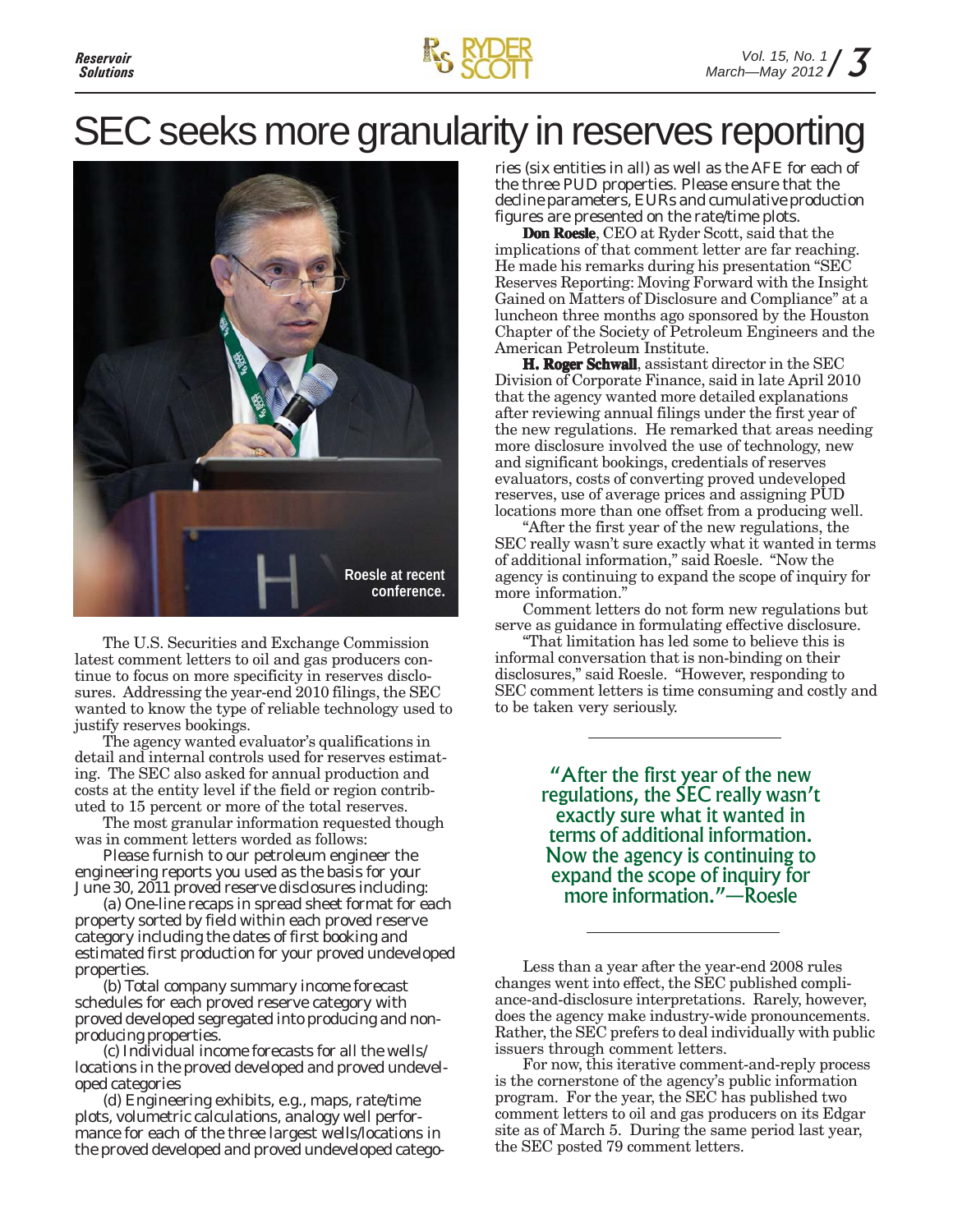

## Ryder Scott start in 1937 detailed by first employee

2012 **VERSARY** 

Ryder Scott is celebrating its 75th anniversary this year. The firm incorporated in 1937 in Bradford, Pennsylvania, as the first laboratory in the world devoted to solving oilfield waterflood problems.

However, much more recently, an improbable reunion enabled Ryder Scott to discover that an engineer's mistake ironically led directly to startup operations in 1936, a year before incorporation. In 2000, former Ryder Scott engineer **Donald T. May**, then 89 years old, revealed his mistake cutting well cores and the role it played in the firm's early history. He died four years later, but not before sharing his recollections, which



**In 2001, Don May (left) tells Jim Bryner, director of the Penn-Brad museum, about the microscope that he donated.**



**Don May, back row, second from left, and former president John F. Buckwalter, row above front row, second from right, appear in photo of undetermined vintage.**

formed the basis for an article in the September 2000 *Reservoir Solutions* newsletter.

May had discovered a company history on the Ryder Scott Web site stating that founders **Harry M. Ryder** and **David Scott Jr.** originated chip-coring analysis, a technique developed by May. The history made no reference to May, who was hired by Scott in 1935 as the first employee.

To set the record straight, May wrote a letter to **Ron Harrell**, then CEO at Ryder Scott, narrating the genesis of the coring technique. That started a dialogue leading to an interview over two days with May close to his home in Muleshoe, TX.

Chip-coring analysis, a selective shot method for open-hole completions developed by Ryder and a modified five-spot well pattern were responsible for the uncanny success of Ryder Scott-engineered waterfloods in the Bradford field in the mid 1930s.

At that time, Ryder Scott was a producing company and so successful that other Bradford operators began asking for technical assistance. "Oil was only a couple of dollars a barrel, so Ryder and Scott figured that they could be more profitable as consultants rather than as producers," said May.

The firm continued to implement the best techniques under total engineering control to slow the production decline in the Bradford area during the 1940s. Ryder Scott used selective plugging in zones of water inflow. The firm recommended improvements in core acquisition, logging, completion practices, injection waters and pressures, well spacing and oilfield equipment.

With the Bradford area's inevitable decline in the 1950s, Ryder Scott moved to Wichita Falls, TX, to design successful secondary recovery projects. May relocated and worked there until he retired in 1967, the year Ryder Scott acquired Robert W. Harrison & Co. and moved to Houston.

### A silk purse from a sow's ear

May's story begins in 1936 on a Bradford lease at a Ryder Scott cable-tool drill site. To cut away cores for lab analysis, the company used a Baker core barrel designed to hold a six-foot stack of biscuitshaped formation pieces. May should have taken a stack of biscuits at every foot interval of the core but instead took only one. After coring 60 feet of the formation, May delivered the samples to a lab but was told that he did not have enough biscuits for a complete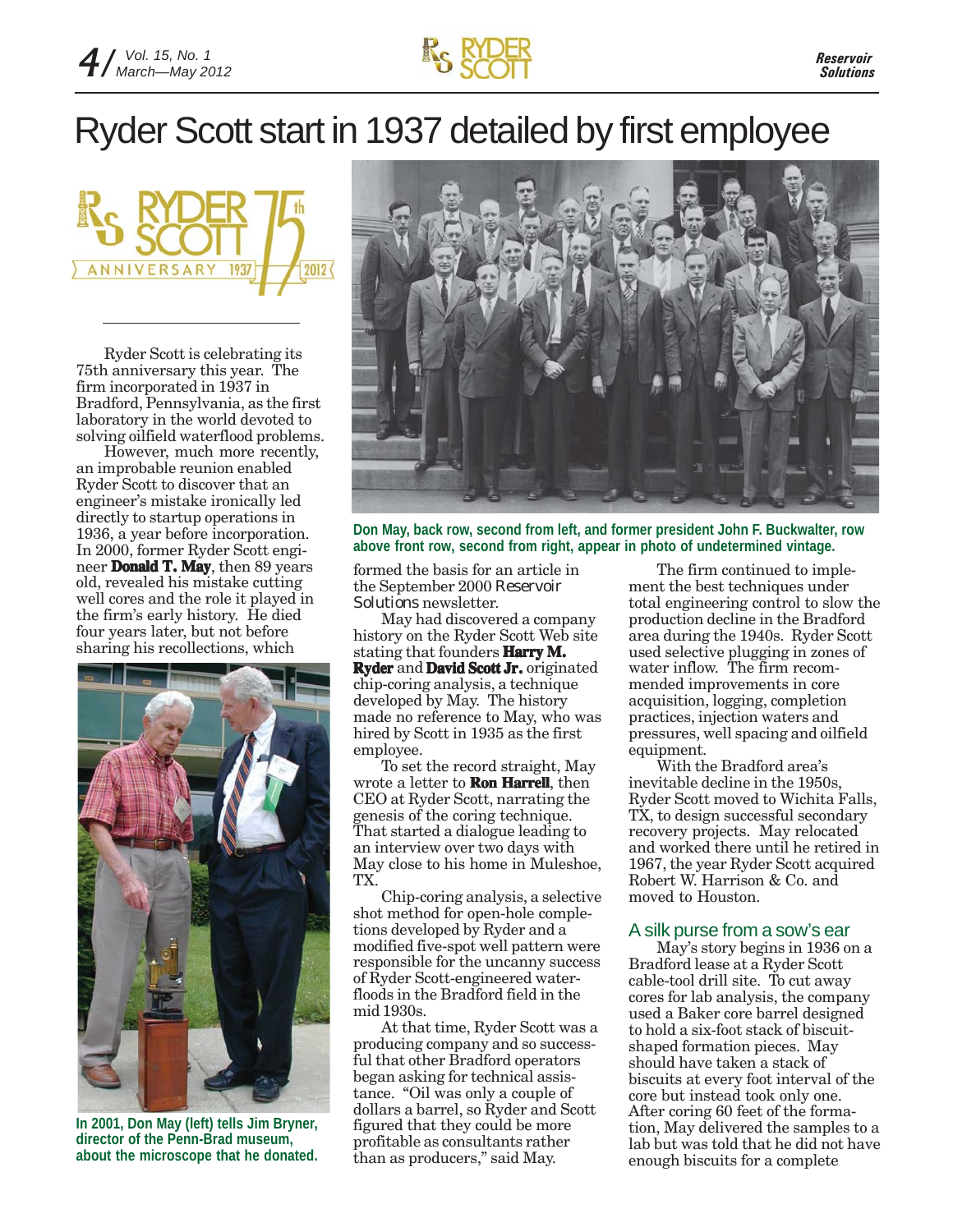analysis.

"I thought I might lose my job for not taking proper samples," said May. "Then, as I walked down the hall with the one sand biscuit in my hand, an idea came to me."

He walked into Ryder's office and told him about the mistake. May said, "While standing in front of Mr. Ryder with the biscuit, I said, 'Mr. Ryder, I believe a procedure can be found wherein all measurements can be made on this one piece of sand.' Mr. Ryder got a big smile and said, 'Don, get with it.' This made me feel like jumping to the ceiling."

May immediately changed the lab setup to begin his research. In less than a year, he figured out how to completely analyze a piece of sand the size of the end of one's little finger. Chip coring used with cable-tool drilling enabled a complete analysis to be made on a single plug of sand, providing engineers with accurate data to do their jobs.

As a result, oil recoveries were increased several fold by proper engineering of the Bradford water floods. Ryder Scott sold its oil



**Ryder Scott moved to this Wichita Falls, TX, office in the 1950s. Employees from Bradford, PA, who relocated to the city complained of 100-degree heat and scorpions.**

properties by 1937 and became a consulting firm with about 40 employees almost overnight.

May's revelations in 2000 helped fill in some missing pieces of the early chronologies. Ryder Scott had visually identified cofounder Scott from a boxed-up stack of archived historical photos, but not Ryder. At the interview, May pointed to Ryder in a couple of photos. In that instant, if even through mere

photos, the company was reunited with its primary founder after decades of estrangement.

May provided insights into the characters of Ryder, Scott and other early Ryder Scott personnel, including John F. Buckwalter, who was president from 1956 to 1972. May also discussed major Ryder Scott projects. His remarks were transcribed and have become part of the firm's corporate history.

### Modern era for Ryder Scott, led by Cruce, began in 1967

**Ray Cruce** guided the evolution of Ryder Scott beginning in the late 1960s as it intensified its business focus on independent petroleum reserves estimations. In 1967, the firm moved from Wichita Falls, TX,

to Houston after acquiring Robert W. Harrison & Co. Cruce had joined the firm from Harrison in 1966 as a partner. The "marriage" of Ryder Scott and Harrison, a consulting company known for



**Ray Cruce (sitting), former CEO, reviews company agenda in the mid 1970s with (from left) Charles Milner, a former president; William Fickert, a former senior vice president, and Harry Gaston, a former president.**

advanced skills in reservoir evaluation, provided the right balance of skills.

Cruce's background was primarily in reserves estimations. He sensed greater opportunities for that type of work, so he began contacting financial institutions after becoming chairman of the board and president in 1972.

New York investment bankers and commercial lenders, keen on reducing risks in reserves-based lending, listened to Cruce, whose personality and credibility helped open doors. They became convinced that third-party certification was the best method of establishing a reasonable value for petroleum properties used as collateral.

Reservoir evaluations became the mainstay of the firm as bankers recommended to their clients that they obtain reports from reputable consultants as prerequisites for loan considerations. Ryder Scott's name became a standard on most bankers' lists of qualified evaluators. Cruce retired in 2000 and died in 2003.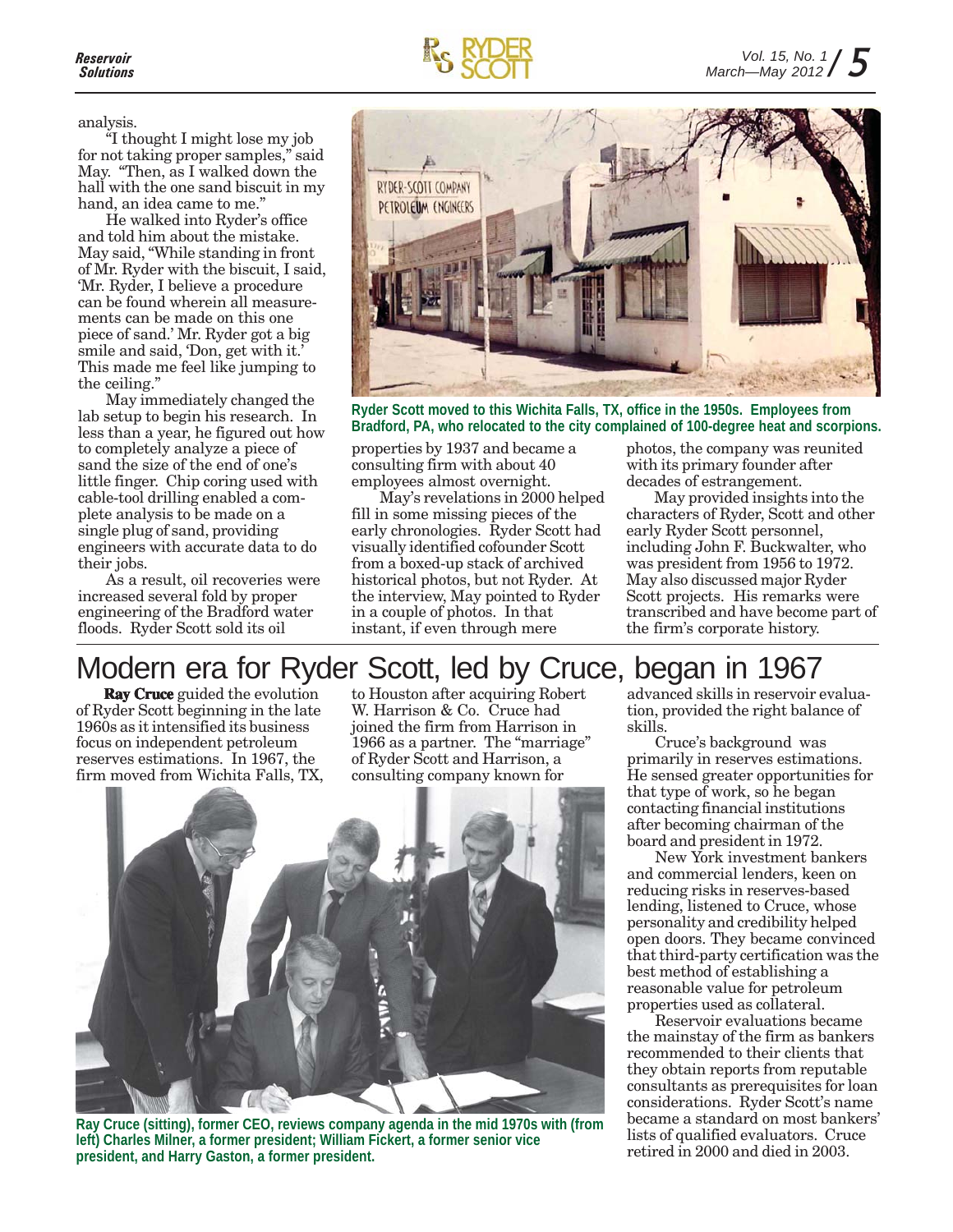

### Buckwalter: "Parachuter" with bold vision in "Mad Men" age

**— Martha Denham, special contributor**

Perhaps the greatest American television buzz in this young millennium has been around *Mad Men*, a cleverly crafted cable TV drama about the golden age of advertising and the elegantly dressed, impeccably coiffed ad men and women of America's 1960s who made it so.

What of petroleum consulting? In honor of Ryder Scott's 75th anniversary, we salute one of the stylish and savvy catalysts behind our industry's ongoing boom.

Handsome, astute and assertive, Ryder Scott's third president was also its most enigmatic. The quiet Quaker roots of **John Franklin Buckwalter** connected him to Ryder Scott co-founder **Harry Ryder**, who hired him in 1939 for data analysis at the Ryder Scott laboratory in Bradford, Pennsylvania.

Buckwalter held an associate's degree in mathematics and could effectively translate data from core analysis into reports for customers. He supplemented his education with reservoir engineering courses at Pennsylvania State University, for which he eventually taught night school classes on petroleum production.

By 1947, he had begun applying his knowledge to contribute to technical articles for the American Petroleum Institute and other industry associations. And as oil production in the Bradford area ebbed significantly, he put his writing to a new use—composing pamphlets to drum up more business.

These pamphlets were not advertising fluff. There were no discounts offered, no comparisons to competitors and no modern-day sales tactics. The messages offered something more powerful: bold, concise explanations – with escalating detail per pamphlet – of a cutting-edge waterflooding technique Ryder Scott used to extract oil from otherwise used-up fields.

**Don May**, Ryder Scott's first employee, would later share that he "could never figure (Buckwalter) out," but esteemed him as likely the best technical mind in the firm after Ryder in his day.

Although the allure of properties suitable for waterflooding in



Texas finally prompted the company to fully relocate its offices to Wichita Falls in 1955, the Bradford pamphlet series demonstrated Buckwalter's remarkable ability to spin the proverbial straw of copious, complex data into the gold of simple, potent messages.

Soon this gift would make him the firm's nominee to go before the Texas Railroad Commission to teach the regulatory body how waterflooding worked. A major Ryder Scottengineered flood project in Wichita Falls was producing so much oil that the commission worried it would jeopardize the market price. The articulate young executive's presentation assuaged the regulators' concerns, and Ryder Scott was allowed to proceed with a growing number of projects.

The same charisma that earned the rising star accolades from upper management and outside groups (he received the API Citation for Service in 1957) invited some disdain from the lower ranks. It was said that he "liked to show that he knew things and maybe liked to show too much."

Braggart or not, Buckwalter was named president of Ryder Scott in 1956, managing the Wichita Falls office and laboratories and offering the only engineering support for engineer **William Fickert** in Ryder Scott's Midland, Texas, office upon its opening in 1960. When the company decided that its offices should be consolidated in the 'big city' in 1967, Buckwalter made the second move to Houston.

Others such as May and newer engineer **David Shih** declined to relocate, electing to continue on their own in Wichita Falls. Fickert's account of the transition revealed Buckwalter's altruistic side. Out of appreciation and respect for May and Shih's contributions, "John gave them some of the local clients for support," said Fickert.

Such amicable exchange was not typical in the executive offices in Houston. The title of "president" already existed at Ryder Scott in Houston for "office president" Ray Cruce. Though both men were professional, the confusion of rank and managerial responsibilities created a natural friction.

"Both of them were take-charge kind of guys," recalled Fickert, but the buck stopped at Buckwalter as president of the firm. His unflinching pursuit of new business avenues

*Please see Buckwalter on Page 8*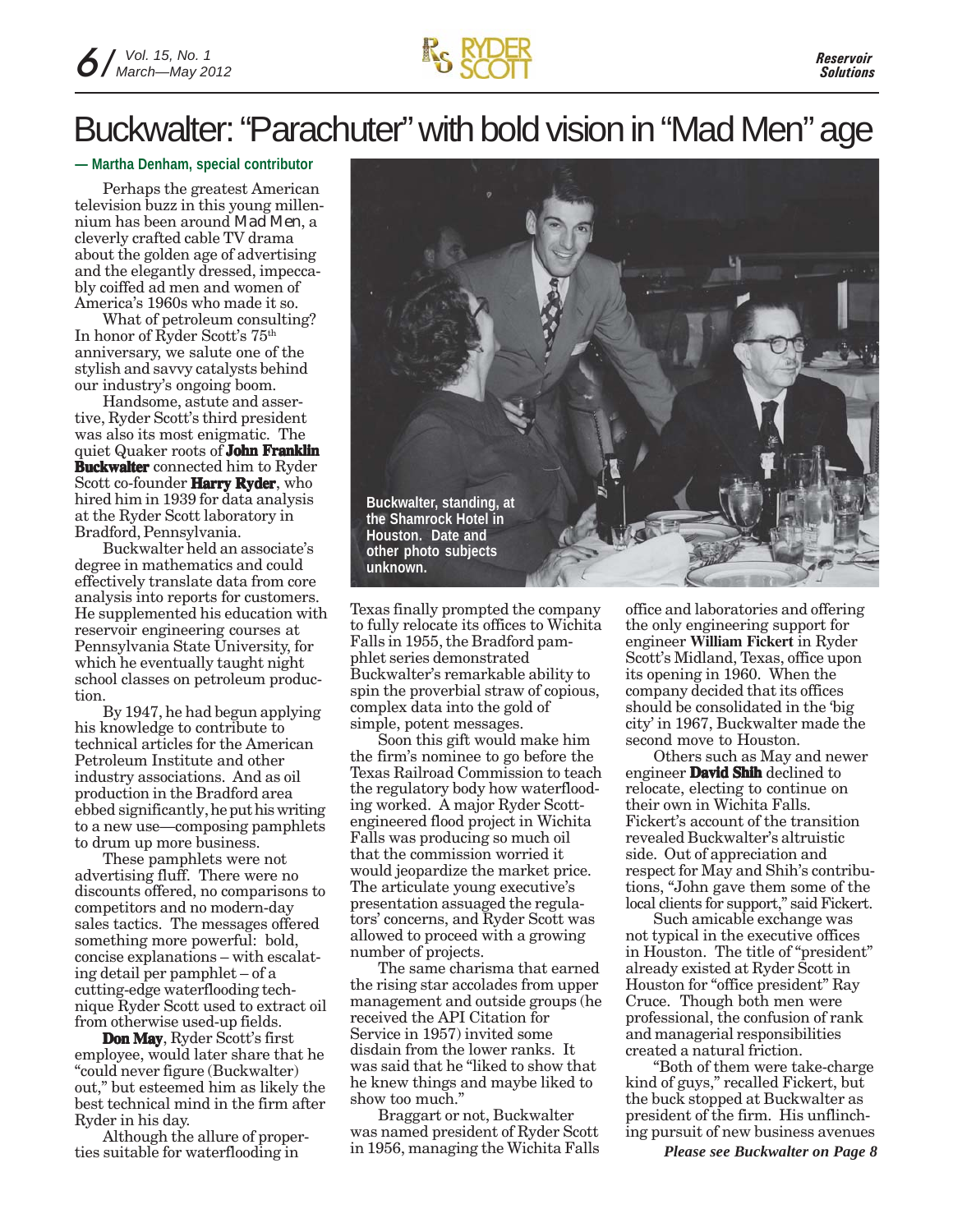

### Eagle Ford knowledge grows as development surges

Analysis of Ryder Scott database confirms success of producers in developing this emerging play

As the sample size of empirical evidence grows, E&P companies in the rapidly developing Eagle Ford shale play are making strong cases for the assignment of proved undeveloped reserves more than one location from producing wells. Besides considering the proximities of undeveloped locations to producing wells (well control), producers are justifying PUD bookings based on their use of reliable geologic and engineering technology, especially in the more developed areas.

Consistent with definitions of the U.S. Securities and Exchange Commission, producers are limiting locations to those areas with both established geologic consistency and sufficient statistical performance data and assigning proved volumes that are much more likely to increase or remain constant than to decrease.

Ryder Scott has incorporated and aggregated public and proprietary information from various sources for the entire Eagle Ford play into a database, which it uses for reserves analysis. The firm has analyzed seismic and well log data, test production and fluid properties to establish geologic consistency. In addition, Ryder Scott has evaluated statistical performance data and found that much of it yields predictable, repeatable reserves estimates in analogous areas. The database has thousands of potential well locations.

**Mike Stell**, a managing senior vice president at Ryder Scott, has evaluated about 1,000 Eagle Ford wells and 650 wells in the core development area that runs along a southwest-to-northeast line from Webb County to Karnes County. He has analyzed daily production on a larger regional basis for those corearea producing wells to project oil and gas EURs.

Stell also has analyzed corresponding offsets and developed performance analogs and type curves that rapidly changed over the past year as field development surged dramatically. His compilations include drilling and completion statistics, such as true vertical depth, lateral length, number of frac stages and pounds of proppant.

Stell also uses Texas Railroad Commission information on completions, tests and other pertinent data to create a comprehensive database of active wells. He has generated typical estimated ultimate recoveries by area and depth. Stell has also collected and compared thermal maturity data from clients.

He has concluded the following:

Economic producing wells surrounding the area of interest are fundamental to the evaluation.

If well-log control surrounding an area of interest shows continuity of the reservoir, then that is a significant factor in booking PUDs.

Type curve parameters are fairly consistent with the Arps hyperbolic b factor equaling 1 to 1.5 and firstyear production declining 80 to 85 percent from initial rates.

Structure and depth are important for economic producibility but they are well known from historical and current penetrations in the Eagle Ford.



**and supplies, such as this drill pipe at an SM Energy Co. well site. Photograph by Jim Blecha courtesy of SM Energy.**

Log analysis works well to identify the better, productive economic areas.

Extensive pressure-volume-temperature data has been taken and gas- and liquid-formation volume factors agree for the most part with commonly used correlations.

Rate-transient analysis models agree with historical production and flowing pressures. Calculated recovery factors from models and geologic mapping match those derived from PVT data.

In the entire Eagle Ford play, EUR results from more than 500 wells correlate with geologic mapping.

Wells are typically 5,300 ft in horizontal direction and are completed similarly with 15 to 20 stages and 3 to 5-million pounds of proppant. Few instances of completion failure in the proved areas have been claimed by those filing reserves.

Product ratios are well known in the proved areas; pressure and temperature correlate with depth.

For more information, contact Stell at mike\_stell@ryderscott.com.